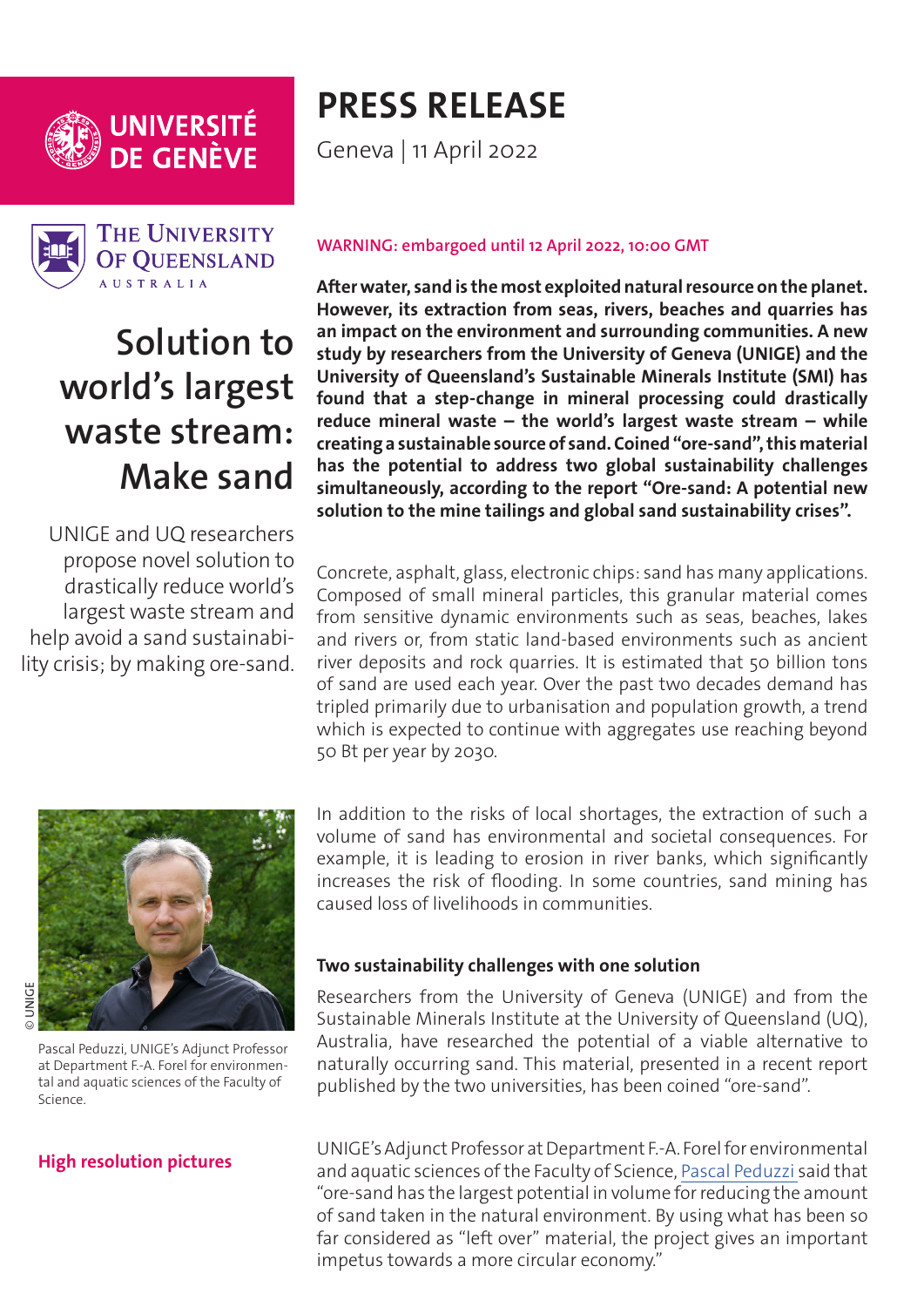The production of ore-sand can help reduce the production of mineral mining waste and thus the further build-up of mine tailings. Mineral wastes from the mining of ores currently represents the largest waste stream on the planet, estimated between 30-60 billion tonnes per year. These residues come from crushing operations to extract certain metals from the rock.

SMI's [Development Minerals](https://smi.uq.edu.au/development-minerals) Program Leader Professor [Daniel Franks](https://smi.uq.edu.au/profile/7925/daniel-franks) said ore-sand has the potential to address two global sustainability challenges simultaneously. "Separating and repurposing these sandlike materials before they are added to the waste stream would not only significantly reduce the volume of waste being generated but could also create a responsible source of sand."

#### **Reduction of carbon emissions**

The 12-month study independently sampled and investigated sand produced from iron ore mining, pioneered by Vale S.A in Brazil, which has previously experienced tailings dam failures. After an analysis of the chemical properties and some refining operations, the researchers were able to demonstrate that part of the material stream which would otherwise end up as mining residues could be used as a substitute for construction and industrial sand, in the same way as recycled concrete and steel slag. "If these results can be replicated with other types of mineral ores there is potential for major reductions in global mine tailings."

"By mapping mining locations worldwide and modelling global sand consumption, we discovered that almost a third of mine sites can find at least some demand for ore-sand within a 50 km range. This could contribute to at least 10% reduction in the volume of tailings generation at each site. Simultaneously, almost half of the global sand market (by volume) could find a local source of ore-sand. For example, ore-sand could potentially substitute 1 billion metric tons of sand demand in China", explains Daniel Franks.

In addition, the life cycle assessment of ore-sand, based on the Vale case, shows that substituting naturally sourced sand with ore-sand could potentially lead to net reductions in carbon emissions during sand production. The carbon emissions by transport is however a key consideration.

#### **A benefit for mining companies**

"Considering the co-production of ore-sand is a significant advantage for mining companies: it reduces the large tailings which hinder operational mining activities, while at the same time can generate additional revenues. Ore-sand is a step towards a "no tailings mine'', explains Pascal Peduzzi. Developing countries have fewer options for

Daniel Franks, SMI's Development Minerals Program Leader Professor, University of Queensland.

# **UNIVERSITÉ DE GENÈVE Communication Department**

24 rue du Général-Dufour CH-1211 Geneva 4 Tel. +41 22 379 77 17 media@unige.ch www.unige.ch